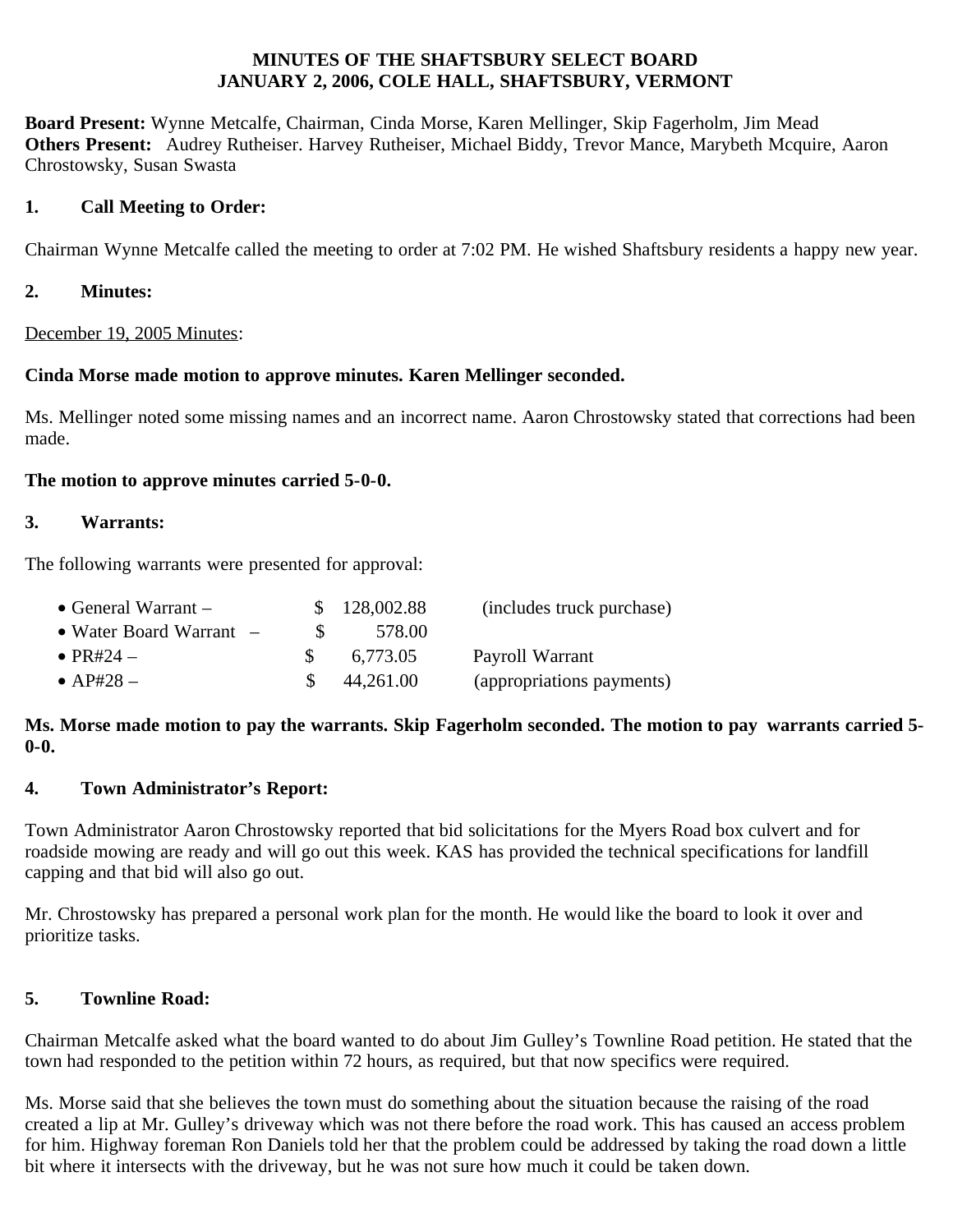Neither Ms. Morse nor Ms. Mellinger felt that the visibility problem described by Mr. Gulley should be addressed by the town. Jim Mead stated that Mr. Daniels should decide how to solve the problem and the board should leave the action to him. Chairman Metcalfe asked Mr. Mead to check with Mr. Daniels as to what he specifically wants to do, then report to Mr. Chrostowsky, who will draft a letter to Mr. Gulley for board members to sign.

### **6. Town Landfill/Solid Waste Discussion:**

Chairman Metcalfe recapped previous discussion on solid waste disposal and asked how the board wants to proceed. Mr. Fagerholm stated that, given the relatively low costs of \$60-\$80 per household in taxes currently needed to fund solid waste disposal, he does not think it is worth it to change to a pay-as-you-throw (PAYT) system.

### **Mr. Fagerholm made motion to leave the town's current solid waste disposal system as it is for the next year. Mr. Mead seconded.**

Ms. Mellinger said that, while she understands Mr. Fagerholm's point, she thinks it is unfair that the current system benefits heavy users, while those who hire private haulers still pay the taxes to fund it. Costs are currently 10% of the town budget, not an insignificant percentage, and are likely to go up as tonnage increases. In addition, the town still has to pay for landfill capping.

Ms. Mellinger has heard from some town residents that \$1.50 per bag would be a reasonable charge. She feels PAYT would encourage recycling and make people aware of how much they throw away, and she pointed out that all other towns in the area use PAYT. The problem is with resolving details and getting started.

Mr. Mead said that PAYT might also help pay for landfill monitoring costs. But he felt that the board has so much going on right now that the timing may not be right. Ms. Morse felt that it was important not to get bogged down in details, but to make the decision and work out the details as needed.

Audrey Rutheiser stated that smaller bags should be available as well, since some residents cannot lift large ones when full. There was further discussion among board members on starting out with a sticker fee vs. bag fee, how bags would be distributed, bag sizes, and recycling rates. Chairman Metcalfe repeated Mr. Fagerholm's motion and asked for the board's response.

### **The motion to leave the town's current solid waste disposal system as it is for the next year was defeated 2-3-0.**

In light of the vote, Chairman Metcalfe asked when the new system would be implemented and who would do the work of coming up with specifics. Ms. Mellinger said that the solid waste committee will discuss it at their meeting tomorrow night, and the board agreed to put solid waste on the agenda for next week's meeting. Board members also agreed that Ms. Mellinger should report the following recommendations to the solid waste committee: the new system should start out with a \$1.50 per bag PAYT charge, no sticker fee, and no increase in taxes.

# **7. Working Session in Preparation for TAM Act 250 Hearing:**

Chairman Metcalfe stated that the select board will have party status for the upcoming Act 250 hearing. He then reviewed the list of ten Act 250 criteria supplied by Rex Burke of the BCRC, soliciting board response as to which criteria will need to be addressed in the hearing. After discussing the criteria, the board concluded that areas of concern for a majority of board members are dust, traffic, road maintenance, and size and scale of the operation. Ms. Mellinger also expressed concerns about odor, vehicle exhaust, aesthetics, and possible runoff of contaminants. Mr. Fagerholm felt that the increase in traffic would be limited and would not cause problems.

Board members discussed the feasibility of hiring a traffic consultant, and asked Mr. Chrostowsky to get information from officials of two other towns concerning possible candidates and costs. Specific data-gathering tasks on the issues of concern were assigned to individual board members and to Mr. Chrostowsky. They will pull together information from other town officers and transfer stations, TAM, Dailey's, and available record and reports. Chairman Metcalfe, Ms. Mellinger, and Mr. Chrostowsky will meet on Thursday to assess the gathered information and decide whether